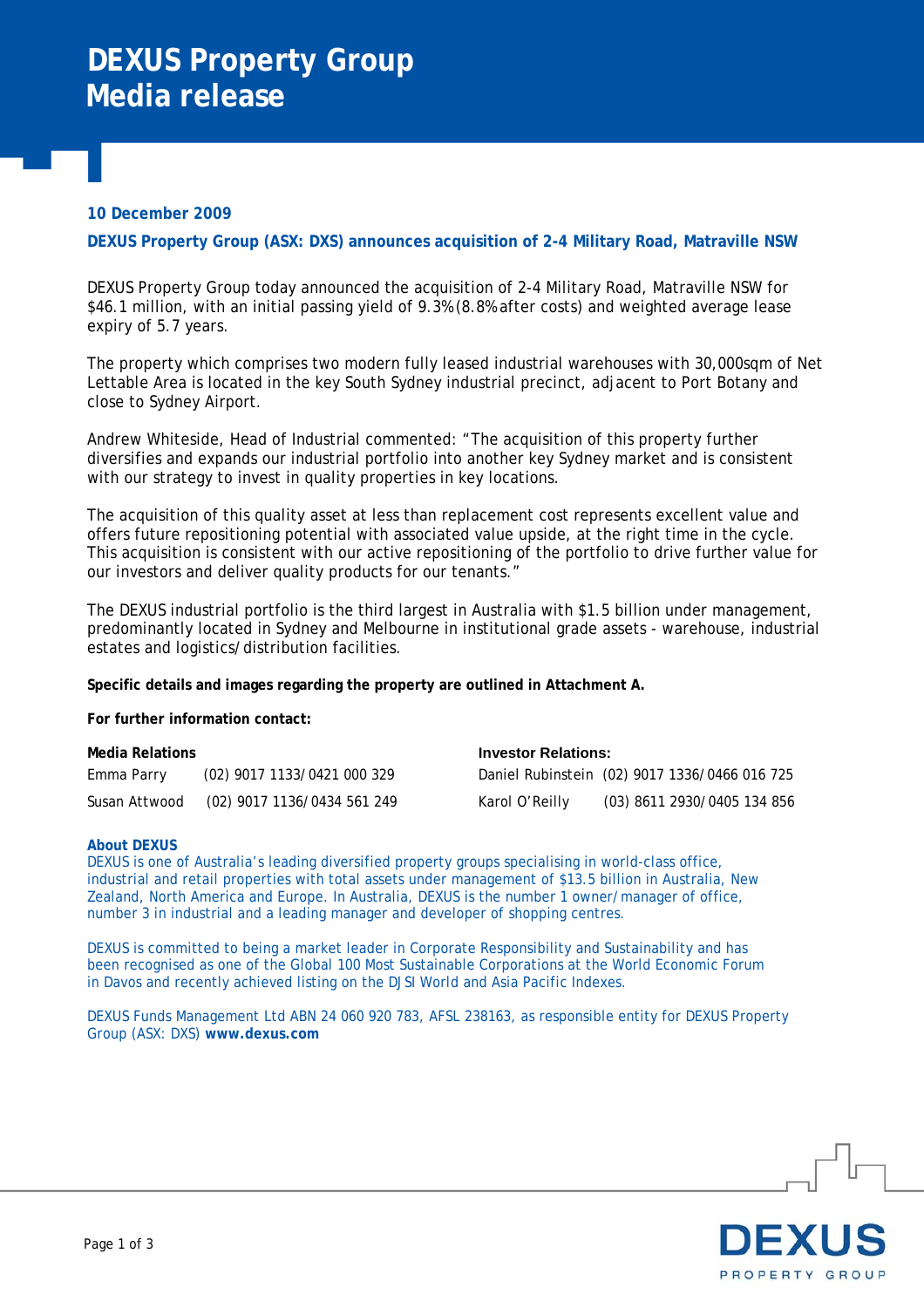## **DEXUS Property Group Media release**

### **Attachment A: Property Synopsis Information for 2-4 Military Road, Matraville, NSW**

| <b>Building Type</b>          | <b>Distribution Centre</b> |  |
|-------------------------------|----------------------------|--|
| Title                         | Freehold                   |  |
| Ownership                     | 100%                       |  |
| Zoning                        | Industrial                 |  |
| Year built                    | 2000                       |  |
| Site area                     | 5.4 hectares               |  |
| Lettable area                 | 30,154 $m2$                |  |
| Site coverage                 | 55.9%                      |  |
| Number of buildings           | $\overline{2}$             |  |
| Office content                | 22%                        |  |
| Car parking spaces            | 384                        |  |
| Acquisition date              | 9 December 2009            |  |
| Purchase price                | A\$46.1m                   |  |
| Average passing rent          | A\$142/m <sup>2</sup>      |  |
| Initial passing yield         | 9.3%                       |  |
| Major tenant 1                | Salmat 60.5%               |  |
| Major tenant 2                | Agility 39.5%              |  |
| Leased by area                | 100%                       |  |
| Weighted lease term by income | 5.7 years                  |  |
| FY 2013                       | 60.5%                      |  |
| FY 2019+                      | 39.5%                      |  |